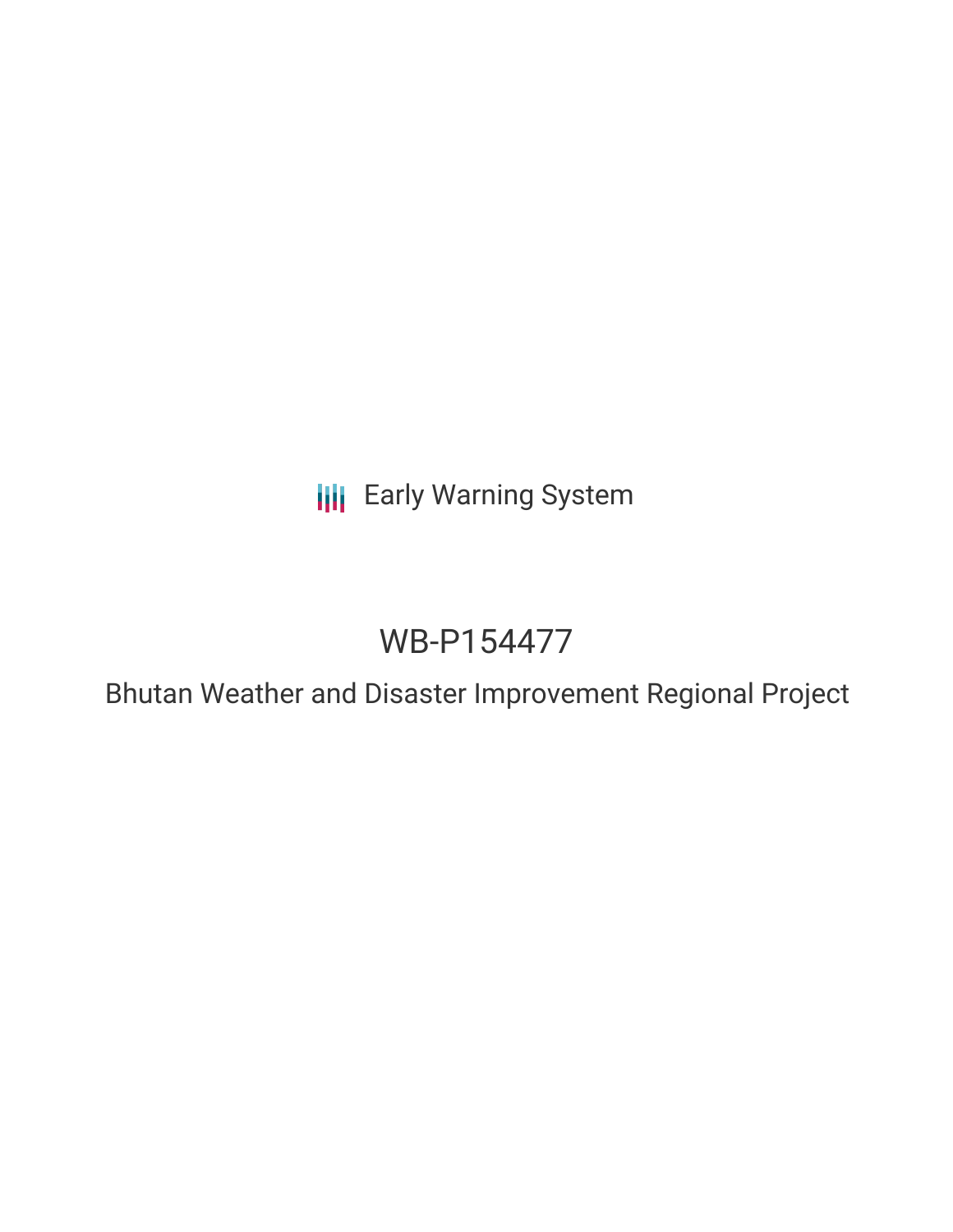

#### **Quick Facts**

| <b>Countries</b>               | Bhutan                        |
|--------------------------------|-------------------------------|
| <b>Financial Institutions</b>  | World Bank (WB)               |
| <b>Status</b>                  | Active                        |
| <b>Bank Risk Rating</b>        | B                             |
| <b>Voting Date</b>             | 2016-09-20                    |
| <b>Borrower</b>                | Department of Public Accounts |
| <b>Sectors</b>                 | <b>Technical Cooperation</b>  |
| <b>Investment Type(s)</b>      | Loan                          |
| <b>Investment Amount (USD)</b> | $$3.80$ million               |
| <b>Project Cost (USD)</b>      | \$3.80 million                |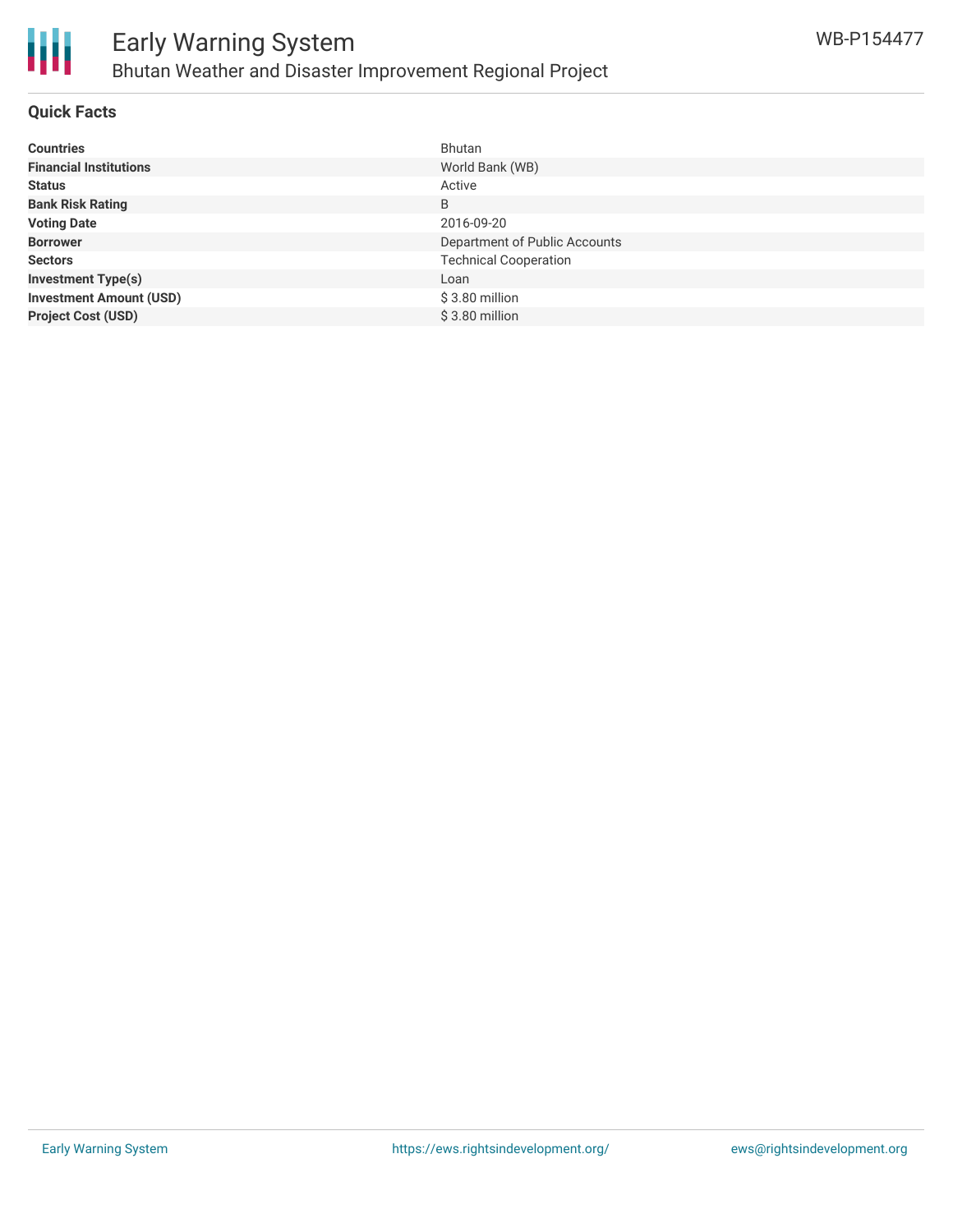

### **Project Description**

This project aims to improve Bhutan's ability to respond to and report weather events . The first is intended to strengthen the capacity for weather monitoring, forecasting and services. The second is intended to strengthen capacity for disaster preparedness and response. The third component is intended to fund the design of an agricultural weather system for improved training and greater capacity to deal with weather issues.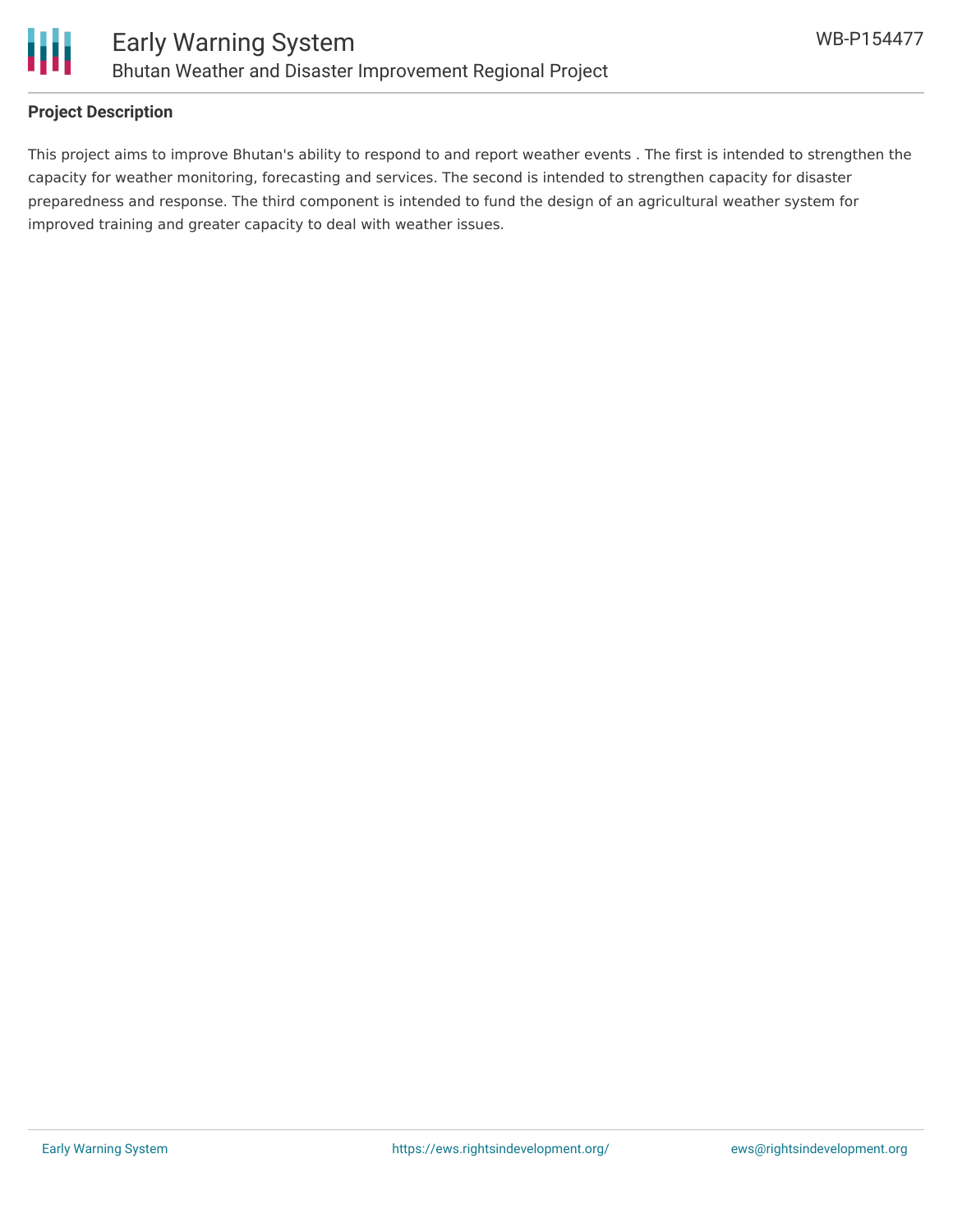

### **Investment Description**

World Bank (WB)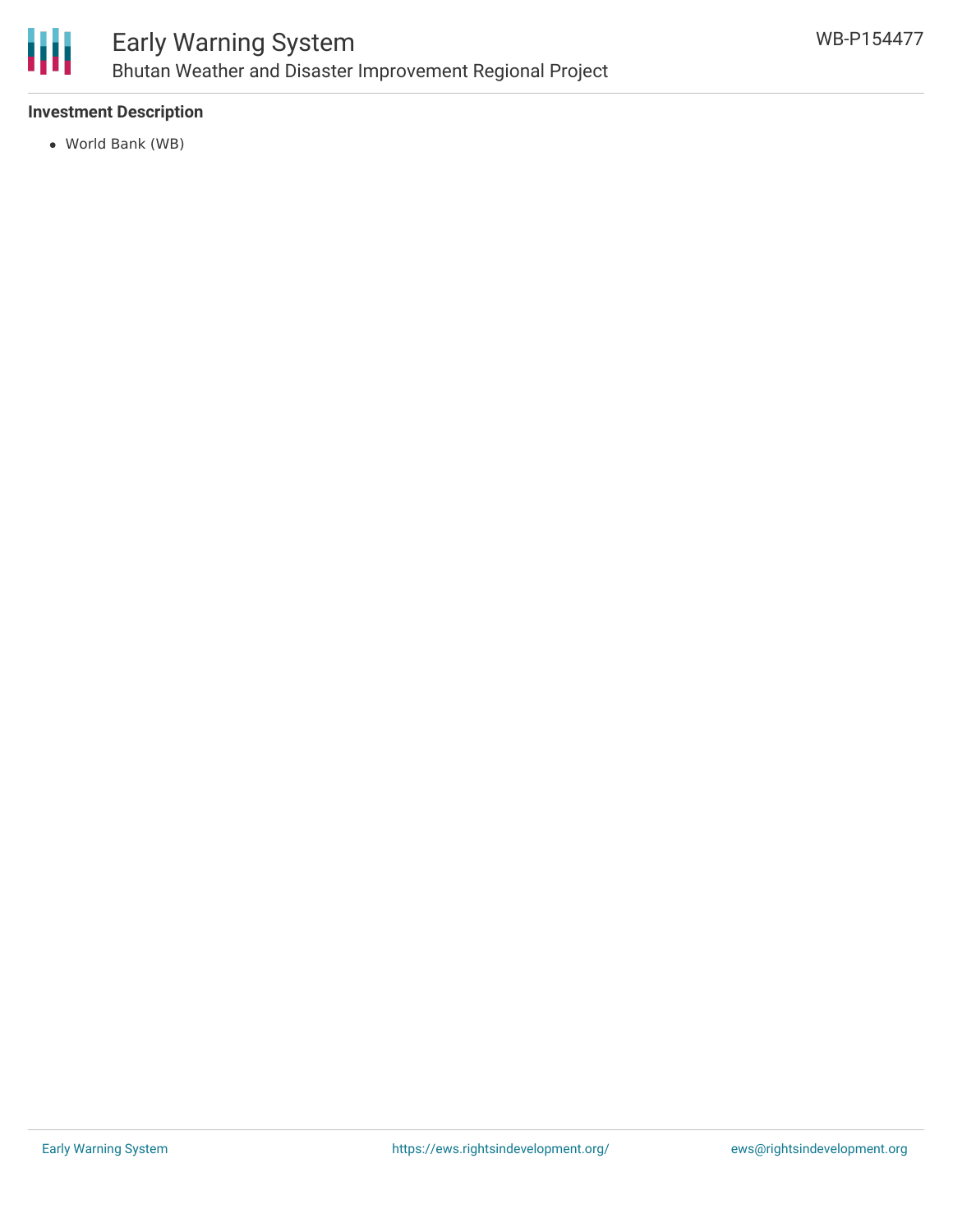

## **Contact Information**

World Bank Contact: Poonam Pillai Title: Senior Environmental Specialis Tel: 458-9442 Email: ppillai@worldbank.org Contact: Dechen Tshering Title: Disaster Risk Management Speci Tel: 5739+124 Email: dtshering@worldbank.org Borrower/Client/Recipient Name: Department of Public Accounts Contact: Choiten Wangchuk Title: Director General Tel: 975-2324346 Email: cwangchuk@mof.gov.bt Implementing Agencies Name: Department of Disaster Management Contact: Chhador Wangdi Title: Director Tel: 975-2327098 Email: cwangdi@mohca.gov.bt Name: Department of Hydromet Services Contact: Karma Tsering Title: Director Tel: 9752327202 Email: ktsering@moea.gov.bt ACCOUNTABILITY MECHANISM OF WORLD BANK

The World Bank Inspection Panel is the independent complaint mechanism and fact-finding body for people who believe they are likely to be, or have been, adversely affected by a World Bank-financed project. If you submit a complaint to the Inspection Panel, they may investigate to assess whether the World Bank is following its own policies and procedures for preventing harm to people or the environment. You can contact the Inspection Panel or submit a complaint by emailing ipanel@worldbank.org. You can learn more about the Inspection Panel and how to file a complaint at: http://ewebapps.worldbank.org/apps/ip/Pages/Home.aspx.